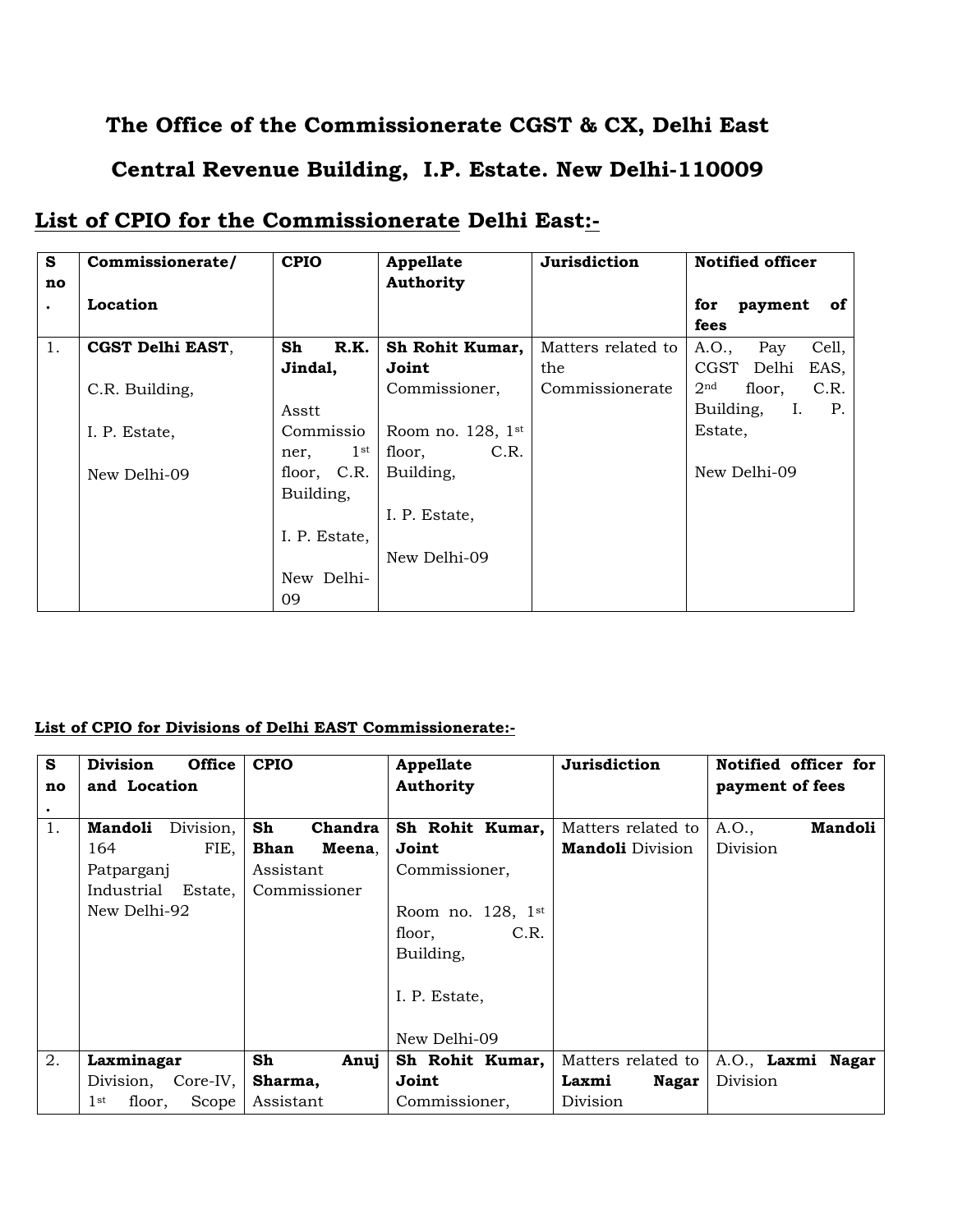|    | Minar, Delhi-92                    | Commissioner              |                   |                              |                         |
|----|------------------------------------|---------------------------|-------------------|------------------------------|-------------------------|
|    |                                    |                           | Room no. 128, 1st |                              |                         |
|    |                                    |                           | floor,<br>C.R.    |                              |                         |
|    |                                    |                           | Building,         |                              |                         |
|    |                                    |                           |                   |                              |                         |
|    |                                    |                           | I. P. Estate,     |                              |                         |
|    |                                    |                           | New Delhi-09      |                              |                         |
| 3. | <b>Vihar</b><br><b>Mayur</b>       | M.<br>Sh<br>В.            | Sh Rohit Kumar,   | Matters related to           | A.O., Mayur Vihar       |
|    | Division, 164 FIE,                 | Gupta,                    | Joint             | <b>Mayur</b><br><b>Vihar</b> | Division                |
|    | Patparganj<br>Industrial Estate,   | Assistant<br>Commissioner | Commissioner,     | Division                     |                         |
|    | New Delhi-92                       |                           | Room no. 128, 1st |                              |                         |
|    |                                    |                           | floor,<br>C.R.    |                              |                         |
|    |                                    |                           | Building,         |                              |                         |
|    |                                    |                           |                   |                              |                         |
|    |                                    |                           | I. P. Estate,     |                              |                         |
|    |                                    |                           | New Delhi-09      |                              |                         |
| 4. | Shahdra Division,                  | D.<br>Sh<br>Ρ.            | Sh Rohit Kumar,   | Matters related to           | A.O.,<br><b>Shahdra</b> |
|    | Core-IV, 1 <sup>st</sup> floor,    | Sahariya,                 | Joint             | <b>Shahdra</b> Division      | Division                |
|    | Scope<br>Minar,                    | Assistant                 | Commissioner,     |                              |                         |
|    | Delhi-92                           | Commissioner              |                   |                              |                         |
|    |                                    |                           | Room no. 128, 1st |                              |                         |
|    |                                    |                           | floor,<br>C.R.    |                              |                         |
|    |                                    |                           | Building,         |                              |                         |
|    |                                    |                           |                   |                              |                         |
|    |                                    |                           | I. P. Estate,     |                              |                         |
|    |                                    |                           | New Delhi-09      |                              |                         |
| 5. | South                              | Sakshi<br>Ms              | Sh Rohit Kumar,   | Matters related to           | A.O.,<br>South          |
|    | Ex Division, 14-                   | Garg, Assistant           | Joint             | South                        | <b>Ex Division</b>      |
|    | 15, 5 <sup>th</sup> Floor, Farm    | Commissioner              | Commissioner,     | <b>Ex Division</b>           |                         |
|    | Nehru<br>Bhavan,                   |                           |                   |                              |                         |
|    | Place, Delhi                       |                           | Room no. 128, 1st |                              |                         |
|    |                                    |                           | floor,<br>C.R.    |                              |                         |
|    |                                    |                           | Building,         |                              |                         |
|    |                                    |                           | I. P. Estate,     |                              |                         |
|    |                                    |                           |                   |                              |                         |
|    |                                    |                           | New Delhi-09      |                              |                         |
|    |                                    |                           |                   |                              |                         |
|    |                                    |                           |                   |                              |                         |
| 6. | <b>MCIE</b><br>Division,           | Sh<br>Jai<br>Ram          | Sh Rohit Kumar,   | Matters related to           | A.O., MCIE Division     |
|    | $14-15,$<br>5 <sup>th</sup> Floor, | Meena,                    | Joint             | <b>MCIE Division</b>         |                         |
|    | Farm<br>Bhavan,                    | Assistant                 | Commissioner,     |                              |                         |
|    | Nehru Place, Delhi                 | Commissioner              |                   |                              |                         |